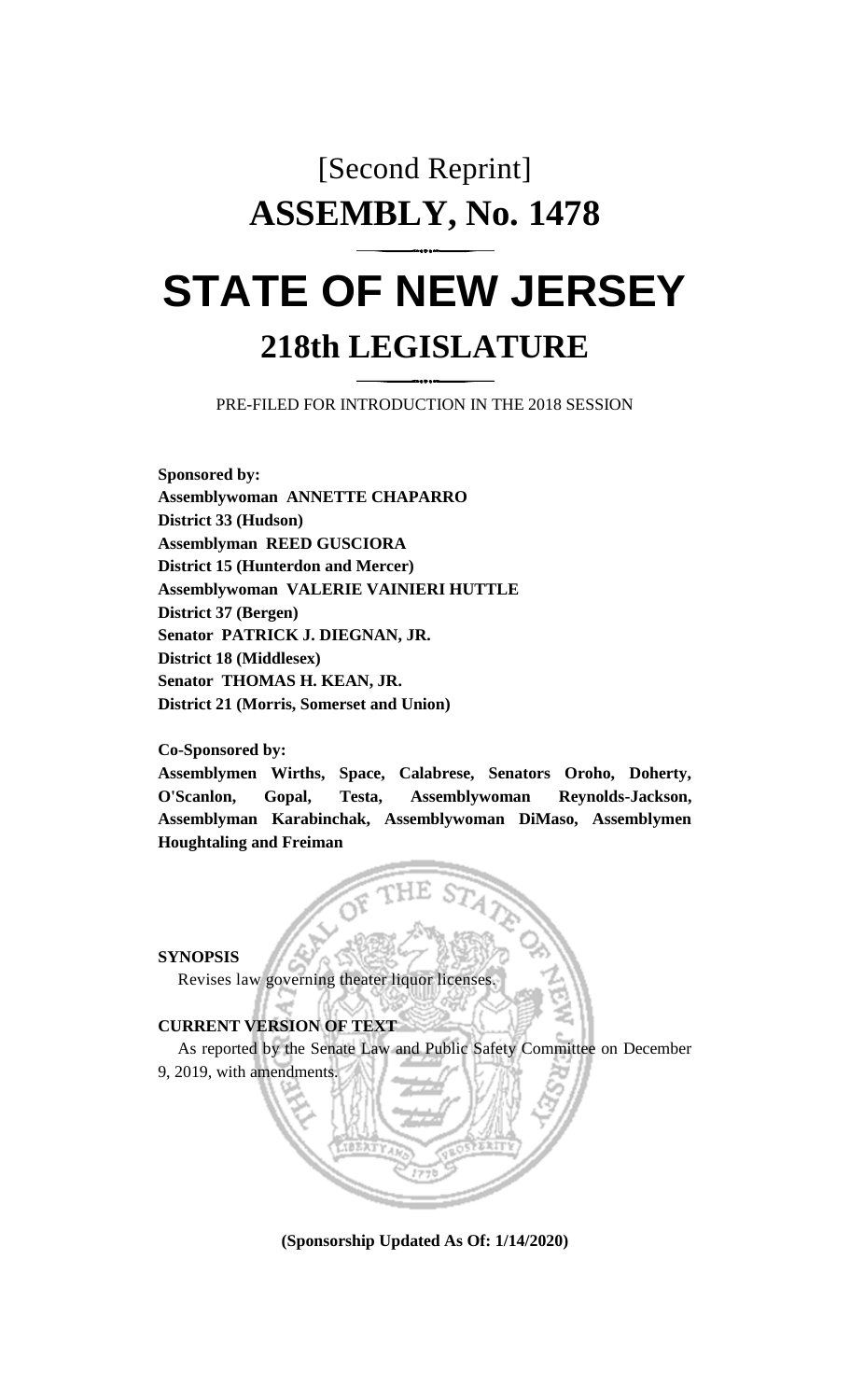## **A1478** [2R] CHAPARRO, GUSCIORA

 $\mathcal{D}_{\mathcal{L}}$ 

 **AN ACT** concerning plenary retail consumption licenses and 2 amending <sup>2</sup> and supplementing<sup>2</sup> P.L.1985, c.151. **BE IT ENACTED** *by the Senate and General Assembly of the State of New Jersey:* **[**1. Section 1 of P.L.1985, c.151 (C.33:1-19.7) is amended to read as follows: 1. It shall be lawful for the governing board or body of any municipality, upon the approval of the Director of the Division of Alcoholic Beverage Control, to issue a plenary retail consumption 12 license to a nonprofit corporation <sup>1</sup> exempt from federal income tax 13 under section  $501(c)(3)$  of the Internal Revenue Code<sup>1</sup>, which 14 regularly conducts musical or theatrical performances or concerts, for which admission is charged, on premises with a seating 16 capacity of  $[1,000]$  <sup>1</sup> $[100]$   $50<sup>1</sup>$  persons or more, which premises is primarily used for the conducting of musical or theatrical performances or concerts, authorizing the sale of alcoholic beverages by the nonprofit corporation or its restaurant operator who has been approved pursuant to procedures established by the Division of Alcoholic Beverage Control for consumption on the licensed premises **<sup>1</sup> [**only**]** as follows: 23 a. during the two hours immediately preceding performances; b.**<sup>1</sup>** during performances **<sup>1</sup> [**and**]** , including during intermission; 25 c. for theaters with a seating capacity of 1,000 persons or more, 26 during<sup>1</sup> the two hours immediately <sup>1</sup> [preceding and the two hours 27 immediately<sup>1</sup> following performances <sup>1</sup>; and d. for theaters with a seating capacity of 50 persons or more but less than 1,000 persons, during the two hours immediately following performances, provided that consumption on the licensed premises pursuant to this subsection is limited to not more than 15 32 performances during a calendar year<sup>1</sup>. For the purposes of this section, "licensed premises" shall include the premises where the musical or theatrical performance or concert is held and any adjacent premises owned and operated by the licensee. A license issued under the provisions of this act shall not be counted in determining the number of licenses under P.L.1947, c.94 (C.33:1-12.13 et seq.) or under P.L.1968, c.277 (C.40:48- 2.40 et seq.). (cf: P.L.1994, c.18, s.1)**] 2** 1. Section 1 of P.L.1985, c.151 (C.33:1-19.7) is amended to read as follows:

**EXPLANATION – Matter enclosed in bold-faced brackets [thus] in the above bill is not enacted and is intended to be omitted in the law.**

**Matter underlined thus is new matter.**

**Matter enclosed in superscript numerals has been adopted as follows:**

**Assembly ALP committee amendments adopted June 13, 2019.**

**Senate SLP committee amendments adopted December 9, 2019.**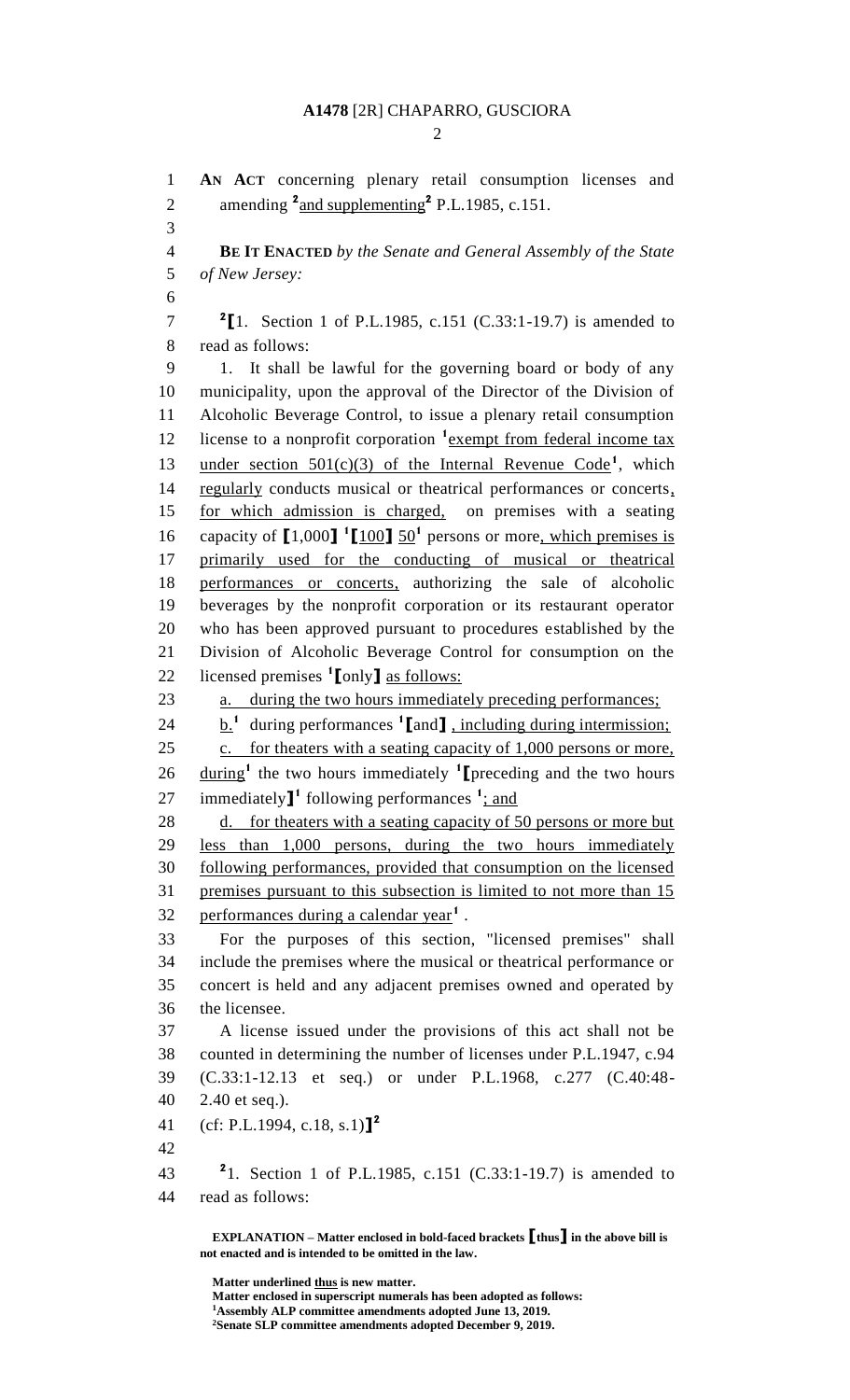1 1. It shall be lawful for the governing board or body of any municipality, upon the approval of the Director of the Division of Alcoholic Beverage Control, to issue a plenary retail consumption license to a nonprofit corporation exempt from federal income tax 5 under section  $501(c)(3)$  of the Internal Revenue Code, which regularly conducts musical or theatrical performances or concerts **[**on**]** for which admission is charged. A license issued pursuant to this section shall be used in connection with a premises with a seating capacity of 1,000 persons or more **[**, authorizing**]** that is primarily used to conduct musical or theatrical performances or concerts. The license shall authorize the sale of alcoholic beverages by the nonprofit corporation or its restaurant operator who has been approved pursuant to procedures established by the Division of Alcoholic Beverage Control for consumption on the licensed premises **[**only**]**: 17 a. during the two hours immediately preceding performances; b. during performances, including intermission; and **[**the two hours immediately preceding and**]** 20 c. during the two hours immediately following performances. For the purposes of this section, "licensed premises" shall include the premises where the musical or theatrical performance or concert is held and any adjacent premises owned and operated by the licensee. A license issued under the provisions of this act shall not be counted in determining the number of licenses under P.L.1947, c.94 (C.33:1-12.13 et seq.) or under P.L.1968, c.277 (C.40:48- 2.40 et seq.).**<sup>2</sup>** (cf: P.L.1994, c.18, s.1) 2. (New section) It shall be lawful for the governing board or body of any municipality, upon the approval of the Director of the Division of Alcoholic Beverage Control, to issue a plenary retail consumption license to a nonprofit corporation exempt from federal 35 income tax under section  $501(c)(3)$  of the Internal Revenue Code that is incorporated on the effective date of this act, which regularly conducts musical or theatrical performances or concerts for which admission is charged. A license issued pursuant to this section shall be used in connection with a premises with a seating capacity of 50 persons or more but less than 1,000 persons that is primarily used to conduct musical or theatrical performances or concerts. 42 The license shall authorize the sale of alcoholic beverages by the nonprofit corporation or its restaurant operator who has been approved pursuant to procedures established by the Division of Alcoholic Beverage Control for consumption on the licensed premises: a. during the two hours immediately preceding performances;